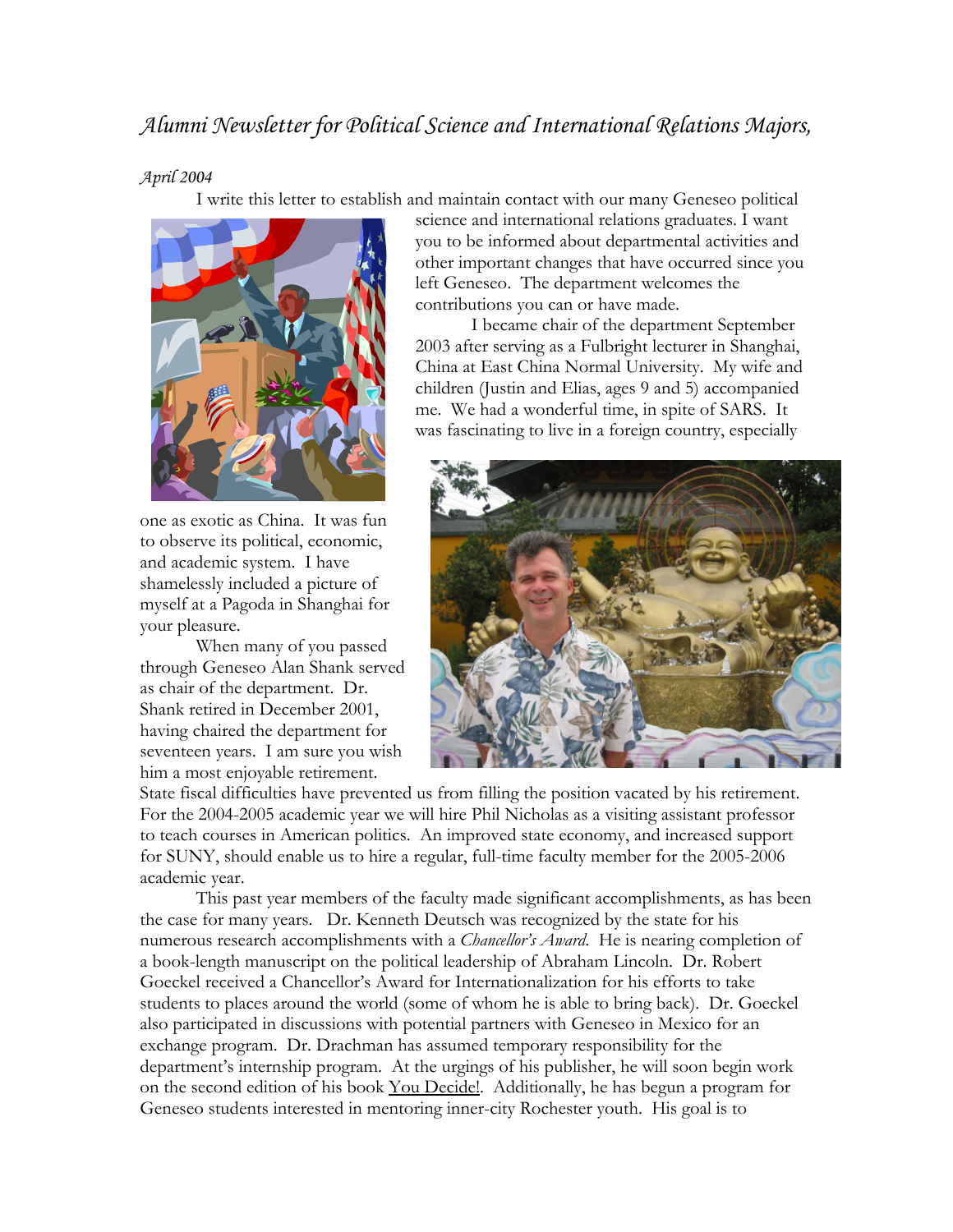encourage these students to consider pursing a college degree. Dr. Karla Cunningham continues her research on terrorism, certainly a hot topics in today's world. Professor Jeremy Grace has been involved in recent elections in Kosovo and may go to Iraq this summer to contribute to that country's first democratic elections. He has also made trips to West Africa and Liberia. Sue Federico continues as department secretary, keeping things moving as smoothly as is humanly possible. The professional and teaching activities of the department are too numerous to mention here. I can only mention a few here.

 You will also note the department has changed its name from the Department of Political Science to the Department of Political Science and International Relations. The addition and growth of the International Relations Major has greatly increased the number of majors we service, adding tremendously to our advisement responsibilities. At the beginning of the Spring 2004 semester there were 96 International Relations Majors and 193 Political Science Majors. Both majors have experienced tremendous growth in recent years.

 This past academic year students traveled to places as varied as Boston, Washington, D.C., and the Netherlands to participate in simulation exercises. Students and faculty work very hard to prepare for these events, and find them most satisfying. Of course, for some students trips to Washington and Boston may seem short sojourns. For their study-abroad experience, students are venturing to places as far off as Vietnam and Russia, not to mention



Spain, Ireland, and Germany.

 At the beginning of the semester the department hosted a pizza mixer in its office area. The faculty enjoyed the opportunity to meet students in a less formal setting than the classroom.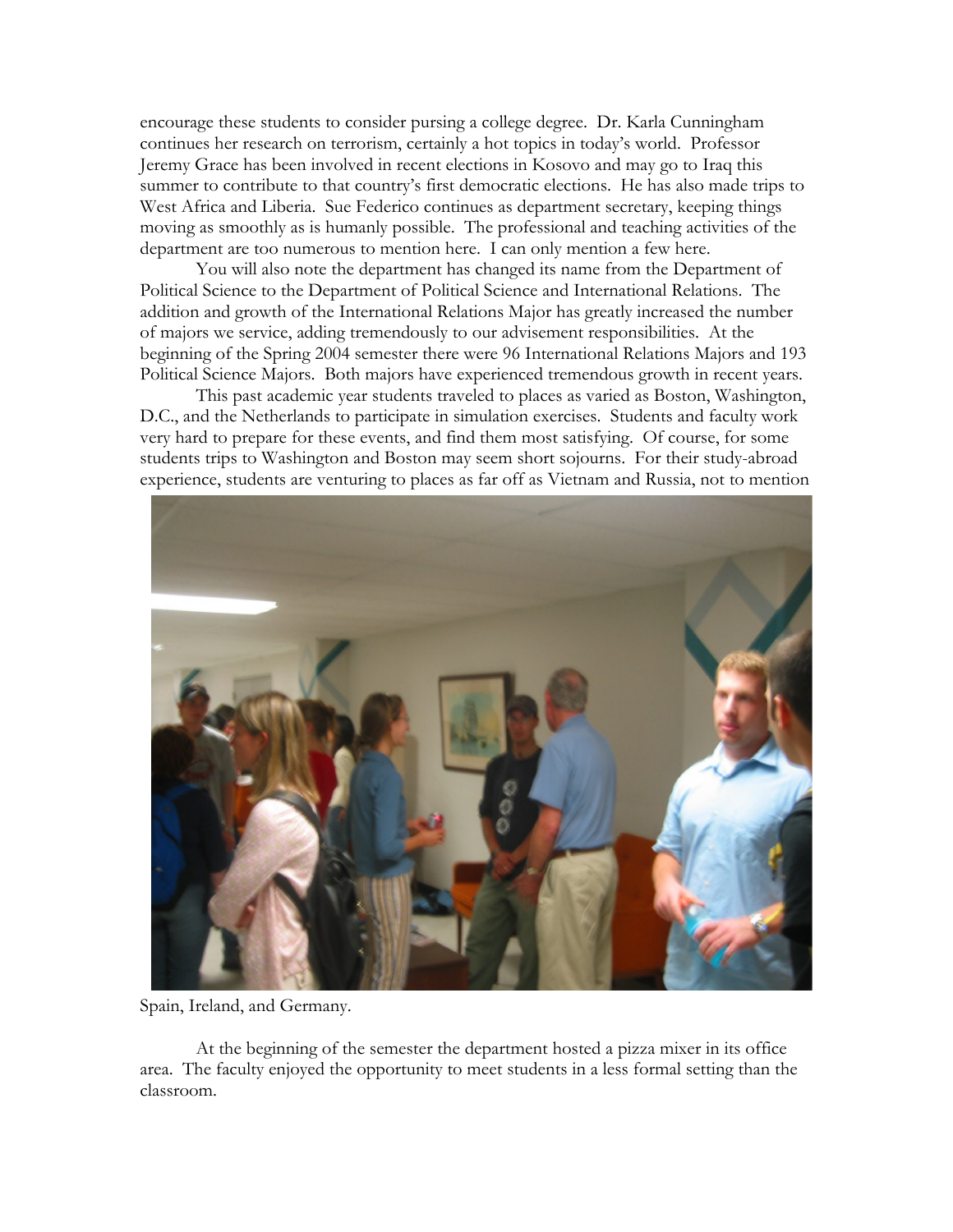This past year I gave a presentation on my experiences living and teaching in Communist China, Professor Grace gave a talk on building democracies in post-conflict societies, faculty members with an expertise in foreign affairs conducted a forum on issues in current U.S. Foreign Policy, and Assemblymen Joseph Morelle (a Geneseo Political Science graduate) from the 132 Assembly District gave a talk on New York State Politics. On March 2<sup>nd</sup> Professor David Ost from Hobart and William Smith College visited Geneseo to give a talk on labor movements in Poland. And on April 6<sup>th</sup> David King from Harvard University gave a talk on the political attitudes of current college students, providing students with the first data results from his most recent survey. We plan to provide our students with many additional activities in the future.

This past year the department conducted a program review mandated by SUNY. Some of our alumni graciously gave of their time by completing a web-based survey. I want to take this time to thank you for doing so and that we greatly appreciate hearing from you. The purpose of the program review is to improve the quality of our offerings. We are now attempting to initiate several changes in our curriculum as well as make a number of other modifications.

On April 2<sup>nd</sup> a dinner was held to Honor graduating seniors in Political Science and International Relations. Additionally, students were admitted to the Honors' Society in Political Science and International Relations and many other students were recognized for their achievements. This dinner, the pizza party held by the department, recognition of students achievements, and invited talks are made possible by the contributions of our alumni. Without your help none of these events would occur.



 We would be most appreciative if when the Geneseo Alumni Foundation calls to solicit support you designate your contributions to the Department of Political Science and International Relations. The contributions we have received from many of

you have allowed us to provide important learning opportunities to our current students. Indeed, we would like to increase our offerings, but that is difficult to do in these trying budgetary times. Alternatively, you may complete the attached form and send your contribution to the Geneseo Fund directly. I hope to provide letters to our alumni on the department's activities on a yearly basis. I also plan to update the department's web page to enhance your experience of a "virtual" visit. Of course, if you are ever in the upstate New